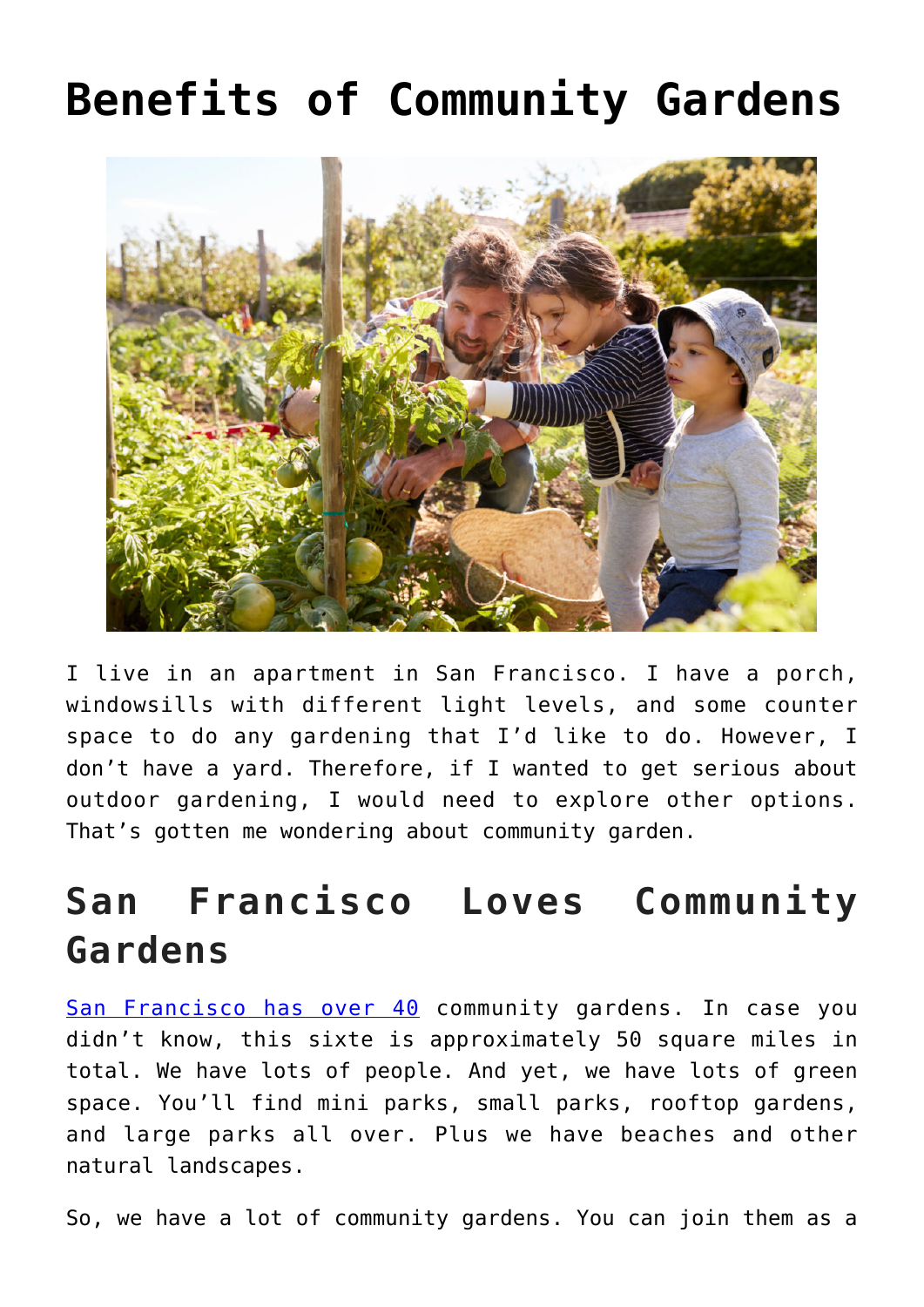resident. However, a lot of people want to get in on these. Therefore, there's typically a waiting list.

### **Benefits of Community Gardens**

From what I can see so far, there are a lot of [great benefits](http://lagardencouncil.org/benefits-of-community-gardening/) to community gardens. There are benefits for the individuals who do the garden as well as for the larger community.

#### **Community Benefits**

Gardens strengthen and beautify the local community. They bring the health and wellness of nature to urban areas. People come together in new ways, saying hi to their neighbors as the swap seeds and work side by side. I San Francisco, we often miss out on opportunities to mingle with different generations of people. Community gardens offer a great place to do that.

Sometimes these gardens give back through various programs. They might teach kids about gardening. Perhaps the healthy produce grown is given to people in need. Each garden is different but there are many ways that they give to the community.

### **Individual Benefits**

I actually got started thinking about this when I was recently reading the popular book about Swedish Death Cleaning by Margareta Magnusson. The book is primarily about decluttering, but she mentions gardening several times. She loves gardening, and yet as she aged, she realized that she couldn't do the massive gardening projects that she had done in the past. Therefore, when she downsized to a smaller house, she gifted all of the tools in her gardening shed to the new homeowners, who were thrilled to take on her gardening hobby.